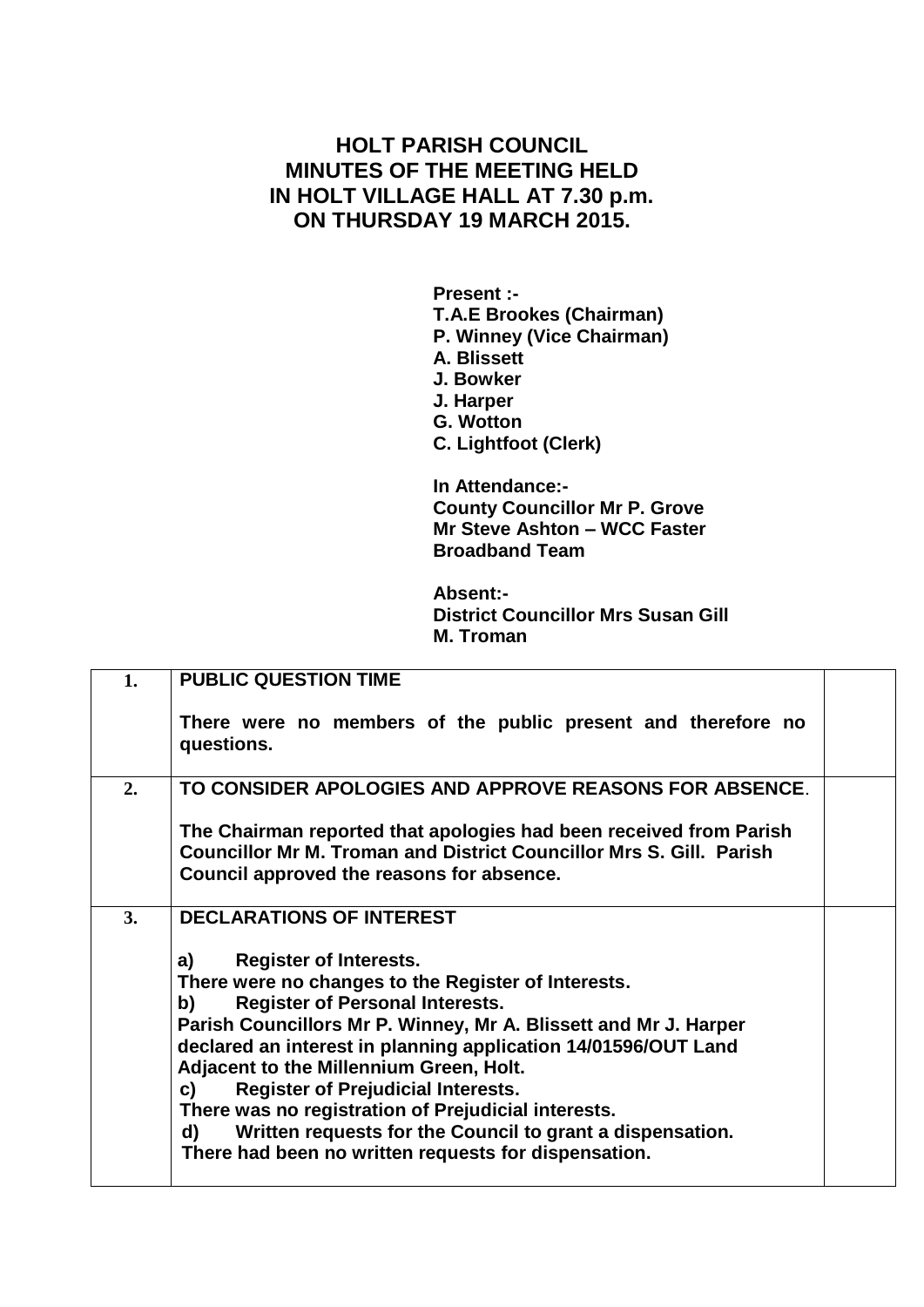| $\overline{4}$ . | <b>DISCUSSION IN RELATION TO SUPERFAST BROADBAND.</b>                                                                                                                                                                                                                                                                                                                                                                                                                                                                                                                                                                                                                                                                                                                                                                                                                                                                                                                                                                                                                                                                                                                                                                                                                                                                                                    |           |
|------------------|----------------------------------------------------------------------------------------------------------------------------------------------------------------------------------------------------------------------------------------------------------------------------------------------------------------------------------------------------------------------------------------------------------------------------------------------------------------------------------------------------------------------------------------------------------------------------------------------------------------------------------------------------------------------------------------------------------------------------------------------------------------------------------------------------------------------------------------------------------------------------------------------------------------------------------------------------------------------------------------------------------------------------------------------------------------------------------------------------------------------------------------------------------------------------------------------------------------------------------------------------------------------------------------------------------------------------------------------------------|-----------|
|                  | The Chairman welcomed Mr Steve Ashton from the WCC Faster<br><b>Broadband Team to the Meeting.</b><br>The Chairman then explained the history of the involvement of Holt<br>Parish in the Faster Broadband project. He expressed concern that<br>Box 1 is not due to be upgraded as part of the current programme<br>despite it serving a number of businesses in the Parish. Mr Ashton<br>spent some time explaining the background of the faster broadband<br>project. The emphasis of the project has moved to percentage of<br>connections as opposed to focussing on local businesses and as a<br>result some boxes have been given a lower priority. He indicated it<br>was likely that Box 1 was still in the programme and would be<br>upgraded before June 2016. It is possible to monitor the status of a<br>cabinet by checking on the website superfastworcestershire.com.<br>The Chairman thanked Mr Ashton for attending the Meeting and<br>providing clarity to the concerns expressed by Parish Council in<br>relation to the faster broadband project.                                                                                                                                                                                                                                                                                  |           |
| 5.               | <b>COUNTY AND DISTRICT COUNCILLOR REPORTS.</b><br>County Councillor Mr P. Grove reported the following matters of note:-<br>a) Divisional Funding - Parish Noticeboard.<br>County Councillor Mr P. Grove confirmed that the application for<br>£600.00 towards the Parish Noticeboard had been processed and<br>would be transferred to Parish Council shortly. He further confirmed<br>that he would be able to allocate a further £1000.00 to the project from<br>next year's Divisional Fund. The Chairman thanked County Councillor<br>Mr P. Grove on behalf of Parish Council.<br>b) Traffic Calming - relocation of VAS.<br>Further to discussions on traffic calming in the Parish with County<br>Highways County Councillor Mr P. Grove confirmed that the speed<br>limit in the village was to remain at 30mph. He further suggested that<br>Parish Council considered the purchase of a vehicle activated sign to<br>locate on the A443. This would cost in the region of £2,500-£3,000.<br>The Chairman thanked County Councillor Mr P. Grove for his efforts in<br>this area.<br>c) Planning.<br>The Chairman asked County Councillor Mr P. Grove for clarity on S106<br>agreements. County Councillor Mr P. Grove agreed to contact Dean<br>Kinsella of MHDC Planning to obtain clarification of the Scheme on<br>behalf of Parish Council. | <b>PG</b> |
|                  | The Chairman reported that District Councillor Mrs S. Gill had reported<br>no matters of note. The Chairman then informed Parish Council that<br>District Councillor Mrs S. Gill would not be standing for re-election in<br>the forthcoming District Council elections.                                                                                                                                                                                                                                                                                                                                                                                                                                                                                                                                                                                                                                                                                                                                                                                                                                                                                                                                                                                                                                                                                 |           |
| 6.               | TO APPROVE THE MINUTES OF THE MEETING OF HOLT PARISH<br><b>COUNCIL HELD ON 15 JANUARY 2015.</b>                                                                                                                                                                                                                                                                                                                                                                                                                                                                                                                                                                                                                                                                                                                                                                                                                                                                                                                                                                                                                                                                                                                                                                                                                                                          |           |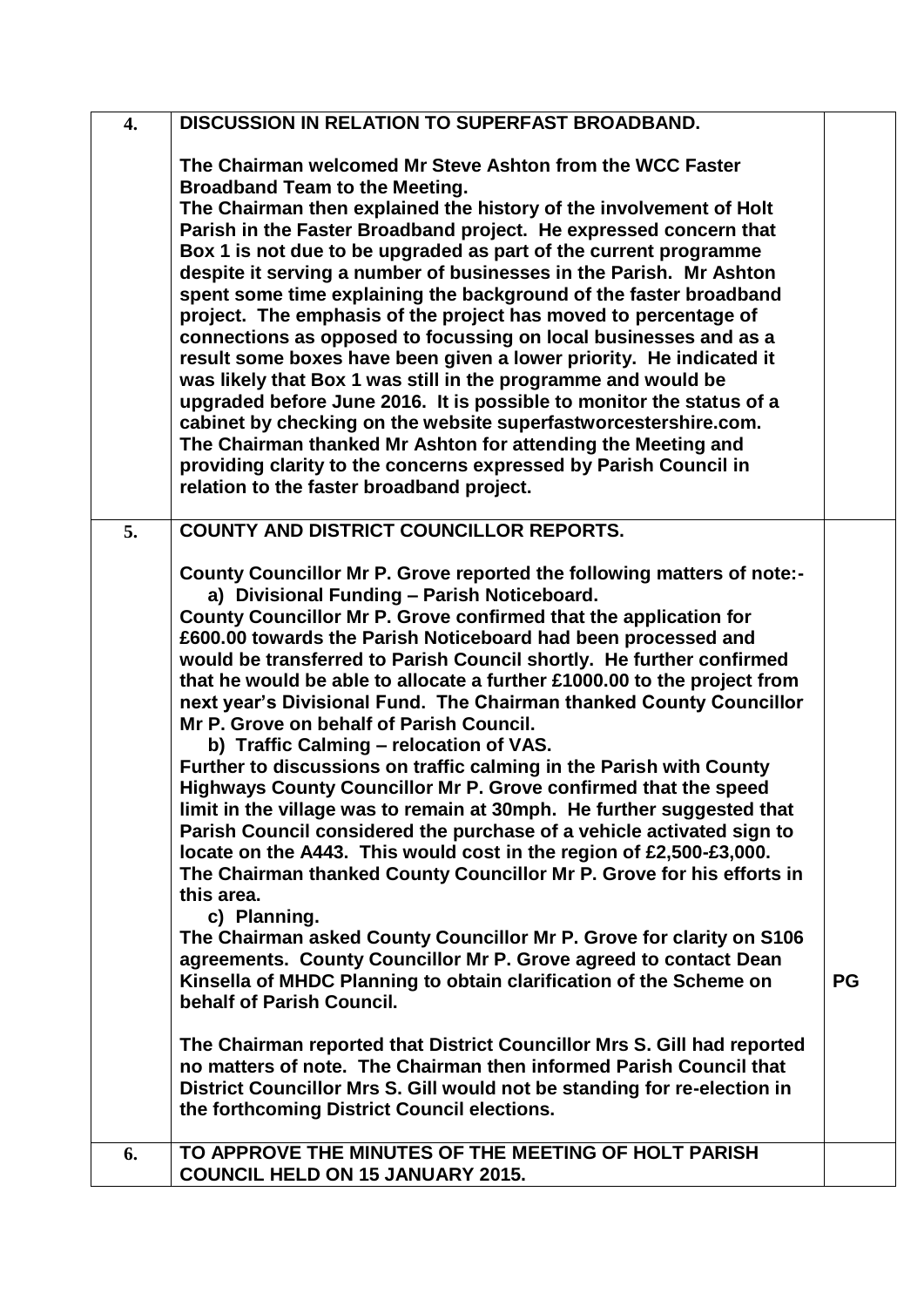|    | The minutes of the Meeting of Holt Parish Council held on 19 February<br>2015 were approved by Parish Council and signed by The Chairman as<br>a true record.                                                                                                                                                                                                                                                                                                                                                                                                                                                                                                                                                                                                                                                                                                                                                                                                                                                                                                                                                                                                                                                                                                                                                                                                                                            |                 |
|----|----------------------------------------------------------------------------------------------------------------------------------------------------------------------------------------------------------------------------------------------------------------------------------------------------------------------------------------------------------------------------------------------------------------------------------------------------------------------------------------------------------------------------------------------------------------------------------------------------------------------------------------------------------------------------------------------------------------------------------------------------------------------------------------------------------------------------------------------------------------------------------------------------------------------------------------------------------------------------------------------------------------------------------------------------------------------------------------------------------------------------------------------------------------------------------------------------------------------------------------------------------------------------------------------------------------------------------------------------------------------------------------------------------|-----------------|
| 7. | <b>PROGRESS REPORTS</b><br>a) County Councillor Divisional Funding - Parish Noticeboard<br>project.<br>This was discussed under item 5 County Councillor report. The<br><b>Chairman informed Parish Council that the Village Hall Committee</b><br>were currently considering submitting a joint bid with Parish Council<br>for Awards for All Lottery Funding to replace the noticeboard and<br>fencing and provide car parking at the Village Hall.<br>b) Broken glass in telephone box - status report.<br>The Clerk reported that Select Windows and Doors had submitted a<br>quote to repair the broken glass on the telephone box for £95.00<br>inclusive of VAT. As this was within the budget agreed at the last<br>Meeting the Clerk confirmed she had authorised the work to be<br>undertaken. The Clerk then provided Parish Council with some<br>literature relating to adoption of the phone box. After some<br>discussion Parish Council agreed to proceed with adoption of the<br>telephone box with the usage to be decided through a village<br>competition. The Clerk was asked to complete the necessary<br>paperwork.<br>d) Highways issues - status report.<br>The Clerk reported that she had reported the issues of the sunken<br>road at the mini roundabout and the lorries crossing the central island<br>at Red Lion junction to Gerry Brienza of County Highways. Mr Brienza | <b>CL</b>       |
|    | had agreed to assess the problem next time he was in the Parish.<br>e) Holt Charities - appointment of new trustee, status report.<br>The Clerk reported she had been unable to find any information in<br>relation to Holt Charities in the Parish Council records. The Clerk was<br>asked to contact Rev. Robert Latham for further details in relation to<br>the constitution of the Charities and the procedure for appointment of<br>a new trustee.<br>f) New Residents Letter - status report.<br>The Clerk reported that updating the new resident's letter was still in<br>progress. This item was carried forward to the next Agenda.                                                                                                                                                                                                                                                                                                                                                                                                                                                                                                                                                                                                                                                                                                                                                           | CL<br><b>CL</b> |
| 8. | <b>PLANNING</b>                                                                                                                                                                                                                                                                                                                                                                                                                                                                                                                                                                                                                                                                                                                                                                                                                                                                                                                                                                                                                                                                                                                                                                                                                                                                                                                                                                                          |                 |
|    | a) Applications Pending.<br>14/0156/OUT Land Adj. to The Millennium Green, Holt Heath<br>(Recommend Refusal)<br>The Clerk reported that there had been no further correspondence on<br>this application.<br>15/00144/HOU Hazeldene, Witley Road, Holt Heath (In circulation)<br>15/00306/HOU Valley View, Little Witley (in circulation)<br>Parish Councillors reported that there had been problems accessing<br>both these applications on the website. The Clerk was asked to pass<br>these comments onto MHDC.                                                                                                                                                                                                                                                                                                                                                                                                                                                                                                                                                                                                                                                                                                                                                                                                                                                                                       | <b>CL</b>       |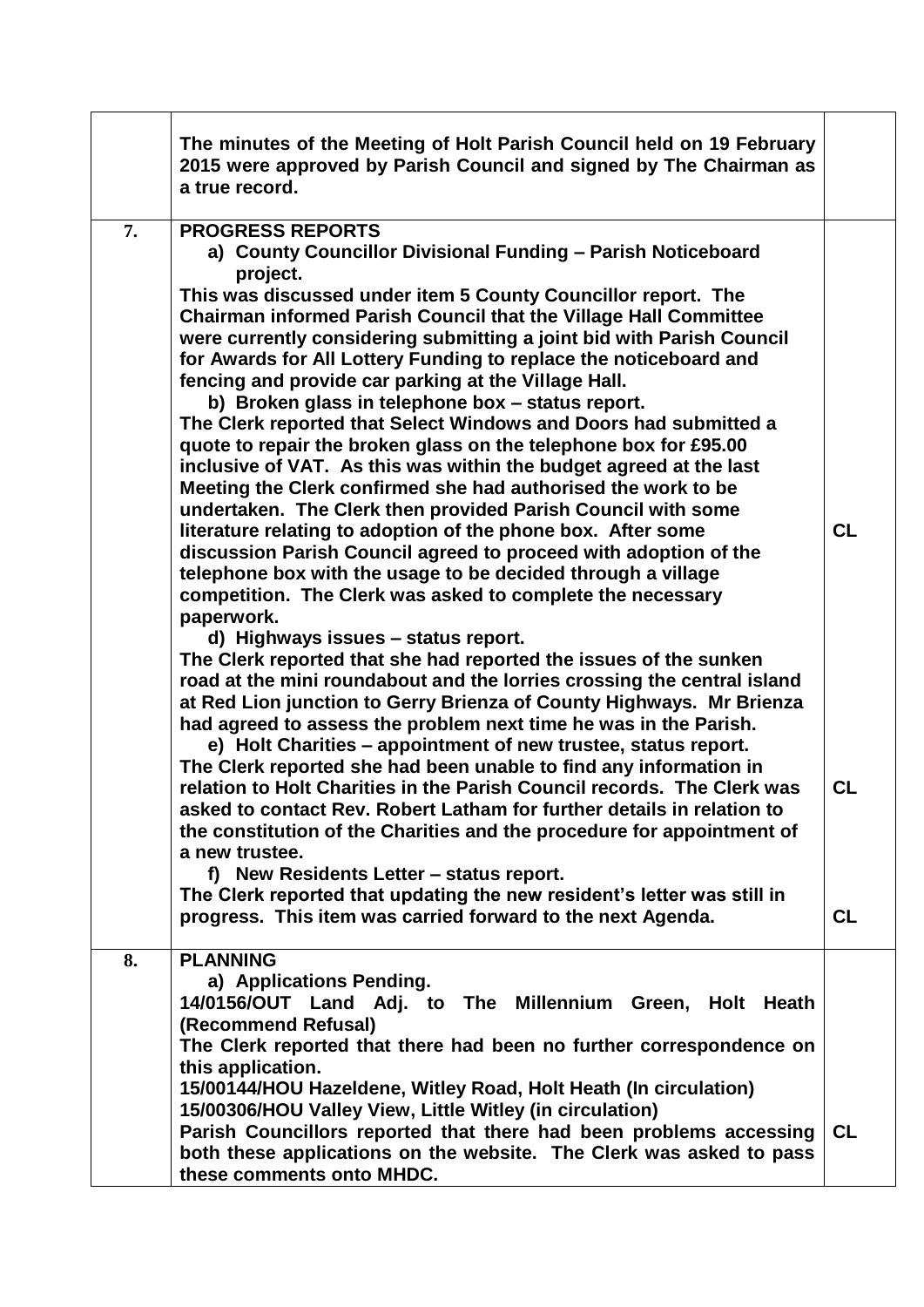|     | Parish Councillor Mr A Blissett reported both applications could now     |            |
|-----|--------------------------------------------------------------------------|------------|
|     | be viewed on the website. The Chairman asked all Parish Councillors      | <b>ALL</b> |
|     | to send their comments back to the Clerk as soon as possible.            |            |
|     | b) Approvals/Refusals.                                                   |            |
|     | There were no applications to discuss.                                   |            |
|     | c) Other Planning Issues.                                                |            |
|     | Enquiry from Agent in relation to potential development on School        |            |
|     | Lane.                                                                    |            |
|     | Parish Council discussed the e-mails which the Clerk had previously      |            |
|     | circulated in relation to a potential application for housing on School  |            |
|     | Lane. Concerns were expressed about the safety of the mini roundabout    |            |
|     | if a development went ahead at this site. The Clerk was asked to         |            |
|     | respond to the Agent requesting that Parish Council would like to see    | <b>CL</b>  |
|     | further details of the site without prejudice.                           |            |
|     |                                                                          |            |
| 9.  | <b>FINANCE</b>                                                           |            |
|     | a) To note the current bank balances.                                    |            |
|     | It was confirmed that the Deposit Account stood at £5,463.82p and the    |            |
|     | Current Account stood at £1,713.35p. The Clerk confirmed that these      |            |
|     | balances were before the issuance of the cheques listed below.           |            |
|     | b) To consider payments made in accordance with the attached             |            |
|     | schedule.                                                                |            |
|     | The following cheques were approved and signed and the counterfoils      |            |
|     | and invoices initialled by 2 councillors; £264.00 (Cheque No. 991) Mr C. |            |
|     | Jones (Lengthsman February 2015), £308.33 (Cheque No. 992) Mrs C         |            |
|     | Lightfoot (Clerk's salary - March 2015), £96.00 (Cheque No. 993) Mrs C.  |            |
|     | Lightfoot (Clerk's expenses - March 2015).                               |            |
|     | c) To review the actual spend against budget.                            |            |
|     | Parish Council agreed the bank reconciliation and this was signed by the |            |
|     | Chairman. Parish Council noted the actual spend against budget.          |            |
|     | d) Notification of Audit 2014/2015.                                      |            |
|     | The Clerk reported that she had received notification of the Audit from  |            |
|     | Grant Thornton for 2014/2015.                                            |            |
|     |                                                                          |            |
| 10. | <b>CORRESPONDENCE FOR INFORMATION</b>                                    |            |
|     |                                                                          |            |
|     | The Clerk reported that the following correspondence of note had been    |            |
|     | received by Parish Council:-                                             |            |
|     | <b>Local Council Review Magazine.</b><br>$\bullet$                       |            |
|     | This was circulated amongst members of Parish Council.                   |            |
|     | BT Payphones - adopt a kiosk.                                            |            |
|     | <b>Holt Charities.</b>                                                   |            |
|     | This was discussed under agenda item 7b Progress Reports.                |            |
|     | Ron Evans MHDC - replacement bin liner School Lane.                      |            |
|     | The Clerk read out an e-mail from Ron Evans MHDC requesting a            |            |
|     | replacement bin liner in the rubbish bin on School Lane. The Clerk was   |            |
|     | asked to contact Ron Evans for further details of where this could be    |            |
|     | obtained from.                                                           | <b>CL</b>  |
|     | Jane Slough, Midlands Air Ambulance - Textile recycling bin.             |            |
|     | Parish Council indicated that they did not want a textile recycling bin. |            |